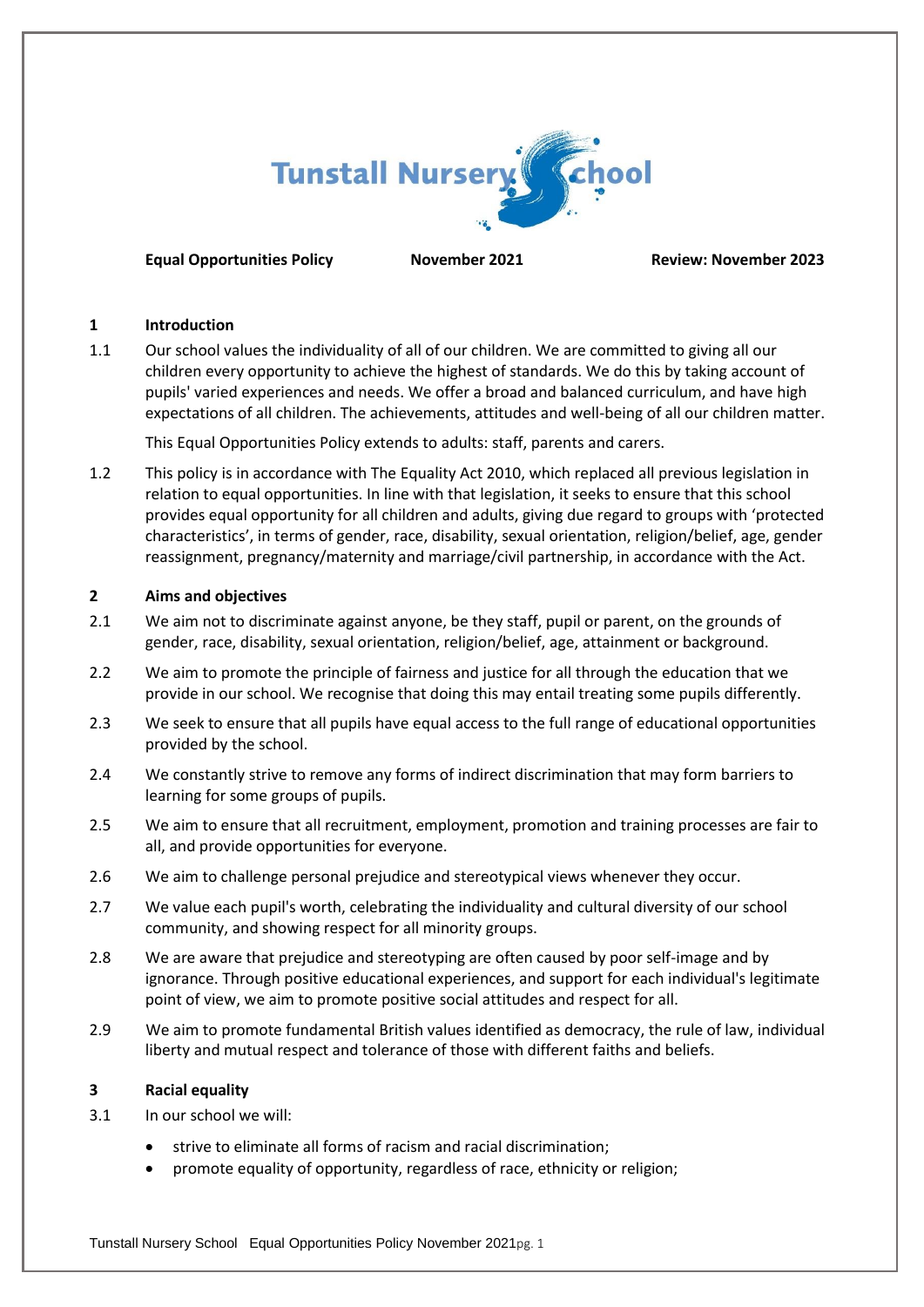- promote good relations between people of different racial and ethnic groups;
- seek to educate pupils in a manner which promotes community cohesion in a multi-cultural society.
- 3.2 We do not tolerate any forms of racism or racist behaviour. Should a racist incident occur, we will deal with it in accordance with school procedures (see policies for Racial Equality and for Behaviour and Discipline).
- 3.3 We endeavour to make our school and its environment welcoming to all minority groups. We promote an understanding of diverse cultures through the topics studied by the children, and we reflect this in the displays of work shown around the school.
- 3.4 We use the Early Years Foundation Stage framework as our starting point for planning which reflects our attitudes, values and respect that we have for all minority ethnic groups.

# **4 Disability non-discrimination**

- 4.1 Some children in our school may have disabilities. We are committed to meeting the needs of these children, as we are to meeting the needs of all within the school. All reasonable steps are taken to ensure that these children are not disadvantaged compared with non-disabled children.
- 4.2 The school is committed to providing an environment that allows disabled children and adults full access to the school premises and to all areas of learning.
- 4.3 Teachers modify teaching and learning as appropriate for children with disabilities. For example, they may give additional time to complete certain activities, ensure access, modify teaching materials, or offer alternative activities if children are unable to manipulate tools or equipment.

## **5 Gender equality**

- 5.1 We recognise that nationally, there is an unacceptable discrepancy in the achievement of boys and girls. We are committed to seeing all individuals and groups of pupils making the best progress possible in our school.
- 5.2 We have put in place a number of measures to raise the achievement of the boys, in literacy in particular. These may include:
	- ensuring that early literacy skills are promoted in all activities in the Early Years Foundation Stage;
	- ensuring that the starting points for writing activities capture the interests and imagination of boys and girls alike;
	- removing gender bias from our resources and ensuring, for example, that fiction books capture boys' interest;
	- employing a variety of activities, and include a kinaesthetic element;
	- making sure that our school environment promotes positive male role models, in relation to learning and achievement;
	- minimising male stereotyping;
	- providing challenge, competition and short-term goals;
	- valuing and celebrating academic achievement in ways which will motivate boys.
- 5.3 If our analysis of pupils' attainment data indicates areas where girls achieve less well than boys, for example in mathematics or science, we will take measures to address this discrepancy.

These may include:

• ensuring that boys do not dominate certain activities, for example by answering the teacher's questions more readily;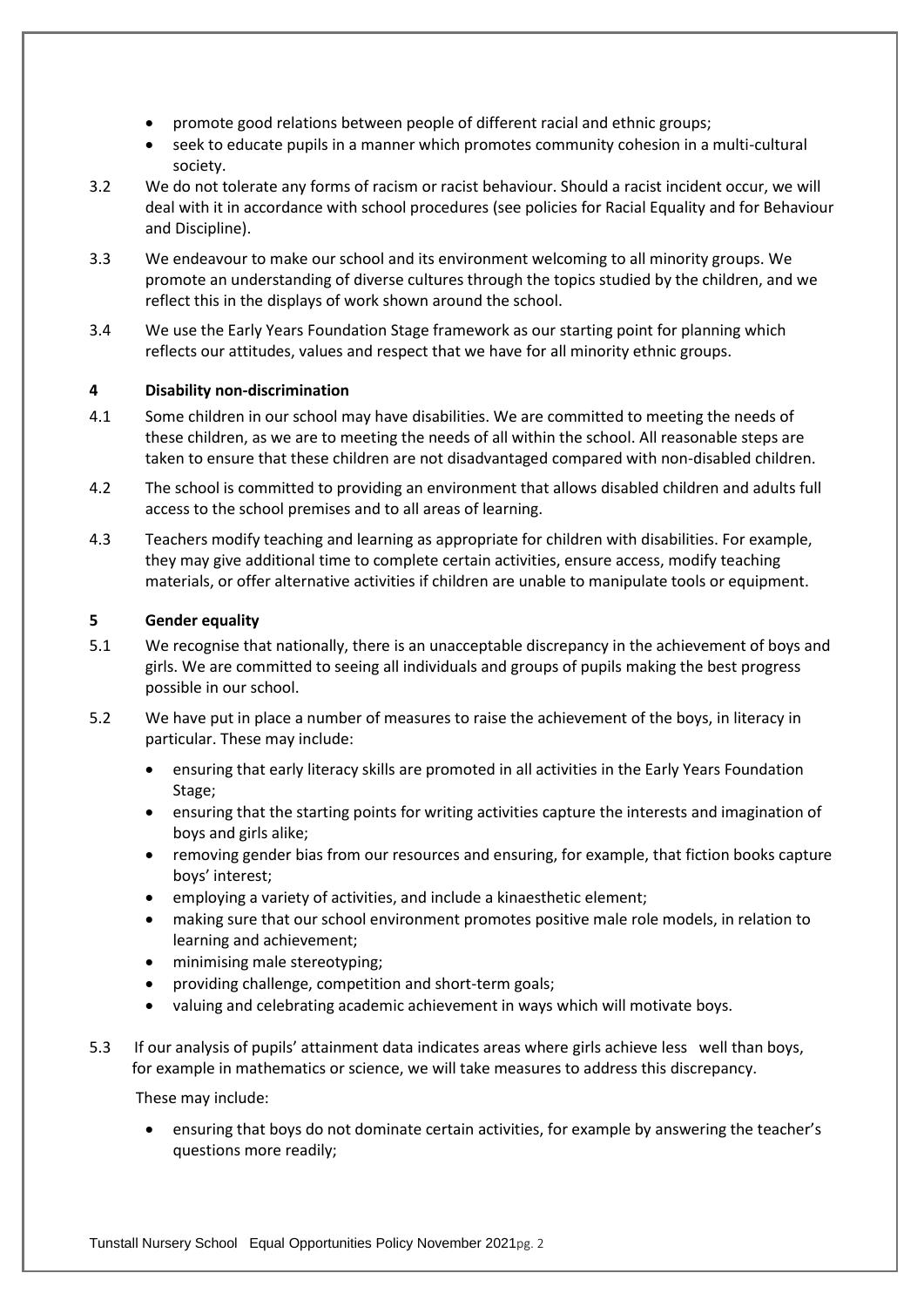- ensuring that mathematical and scientific subject matter is relevant to real life situations and problems;
- minimising female stereotyping and learning about female role models, for example, in the realms of science, technology and sport;
- using praise and celebration of girls' achievements in those areas where they may traditionally achieve less well than boys.
- 5.4 We realise that although gender is one of the key factors affecting educational performance, it affects different sub-groups of boys and girls in different ways. Social class, ethnic origin and local context are all strongly linked to the relative achievement of boys and girls. We also seek to ensure that policies designed to improve the attainment of one gender group does not do so at the expense of the other.

## **6 The role of the class teacher**

- 6.1 Class teachers recognise the possibility of their own prejudices, but do their best to ensure that all pupils are treated fairly and with respect. We do not knowingly discriminate against any child.
- 6.2 When selecting classroom material, teachers strive to provide resources which give positive images, and which challenge stereotypical images of minority groups, or of boys and girls. All staff ensure that the language they use does not reinforce stereotypes or prejudice.
- 6.3 We seek to implement this policy when planning learning opportunities.
- 6.4 All our teachers and support staff challenge any incidents of prejudice or racism. We record any incidents in the school log book and draw them to the immediate attention of the headteacher.

#### **7 The role of the headteacher**

- 7.1 It is the head teacher's role to:
	- ensure that the school's policy on Equal Opportunities is implemented effectively;
	- ensure that all staff are aware of the school policy on Equal Opportunities, and that teachers apply these guidelines fairly in all situations;
	- ensure that all appointments panels give due regard to this policy, so that no one is discriminated against;
	- promote the principle of equal opportunity when developing the curriculum for pupils, and in providing opportunities for professional development for staff;
	- promote respect for other people in all aspects of school life; in school assemblies, for example, respect for other people is a regular theme, as it is also in displays around the school;
	- manage all incidents of unfair treatment, and any racist incidents, with due seriousness, and in line with this policy.

#### **8 The role of governors**

- 8.1 In this policy statement, the governing body has set out its commitment to equal opportunities, and it will continue to do all it can to ensure that all members of the school community are treated both fairly and equally.
- 8.2 The governing body collects, analyses and evaluates a range of school data. We check that all pupils are making the best possible progress and that no group of pupils is underachieving. To do this we monitor:
	- admissions;
	- attainment;
	- behaviour
	- parents' and pupils' questionnaires.